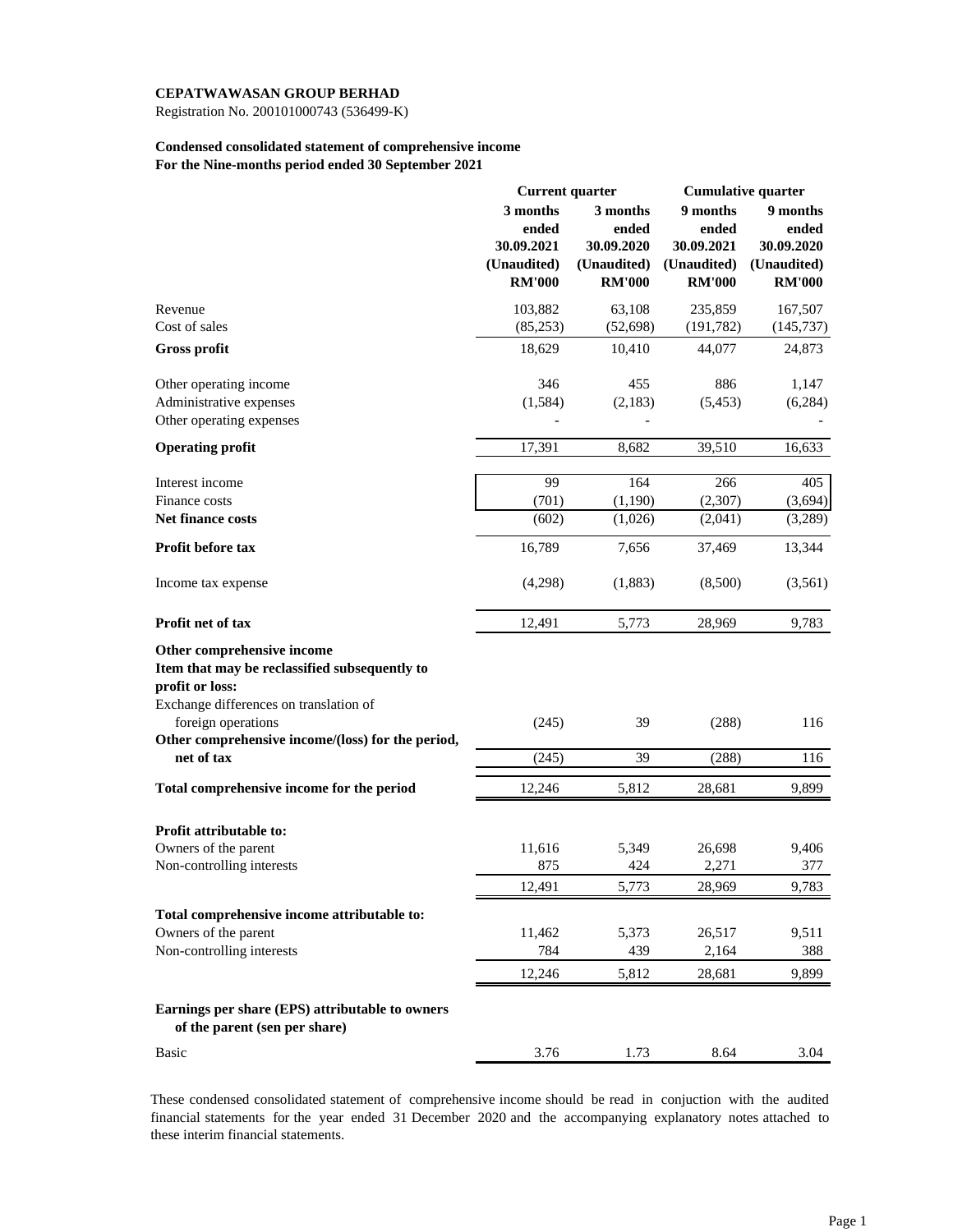Registration No. 200101000743 (536499-K)

### **Condensed consolidated statement of financial position as at 30 September 2021**

|                                                               | 30.09.2021    | 31.12.2020    |
|---------------------------------------------------------------|---------------|---------------|
|                                                               | (Unaudited)   | (Audited)     |
|                                                               | <b>RM'000</b> | <b>RM'000</b> |
| <b>ASSETS</b>                                                 |               |               |
| Property, plant and equipment                                 | 330,626       | 342,434       |
| Investment properties                                         | 43,340        | 43,340        |
| Intangible assets                                             | 17,358        | 17,358        |
| Deferred tax assets                                           | 6,516         | 6,777         |
| <b>Total non-current assets</b>                               | 397,840       | 409,909       |
| <b>Biological assets</b>                                      | 2,180         | 2,180         |
| Inventories                                                   | 16,763        | 16,482        |
| Trade and other receivables                                   | 22,075        | 12,831        |
| Tax recoverable                                               | 705           | 832           |
| Short term investments                                        | 16,687        | 13,883        |
| Deposits placed with licensed banks                           | 8,737         | 7,272         |
| Cash and bank balances                                        | 19,383        | 18,278        |
| <b>Total current assets</b>                                   | 86,530        | 71,758        |
| <b>TOTAL ASSETS</b>                                           | 484,370       | 481,667       |
| <b>EQUITY</b>                                                 |               |               |
| Equity attributable to owners of the parent                   |               |               |
| Share capital                                                 | 318,446       | 318,446       |
| Treasury shares                                               | (11,097)      | (11,097)      |
| Retained earnings                                             | 126,667       | 107,693       |
| Other reserve                                                 | (80, 635)     | (80, 635)     |
| Foreign currency translation reserve                          | (420)         | (239)         |
| Total equity attributable to owners of the parent             | 352,961       | 334,168       |
| Non-controlling interests                                     | 7,948         | 7,384         |
| <b>Total equity</b>                                           | 360,909       | 341,552       |
| <b>LIABILITIES</b>                                            |               |               |
| Lease liabilities                                             | 2,675         | 3,186         |
| Loans and Borrowings                                          | 33,184        | 44,751        |
| Deferred tax liabilities                                      | 27,287        | 24,889        |
| <b>Total non-current liabilities</b>                          | 63,146        | 72,826        |
| Trade and other payables                                      | 27,200        | 19,064        |
| Loans and Borrowings                                          | 28,900        | 46,295        |
| Lease liabilities                                             | 762           | 851           |
| Income tax payables                                           | 3,453         | 1,079         |
| <b>Total current liabilities</b>                              | 60,315        | 67,289        |
| <b>Total liabilities</b>                                      | 123,461       | 140,115       |
| <b>TOTAL EQUITY AND LIABILITIES</b>                           | 484,370       | 481,667       |
| Net assets per share attributable to owner of the parent (RM) | 1.14          | 1.08          |

These condensed consolidated statement of financial position should be read in conjuction with the audited financial statements for the year ended 31 December 2020 and the accompanying explanatory notes attached to these interim financial statements.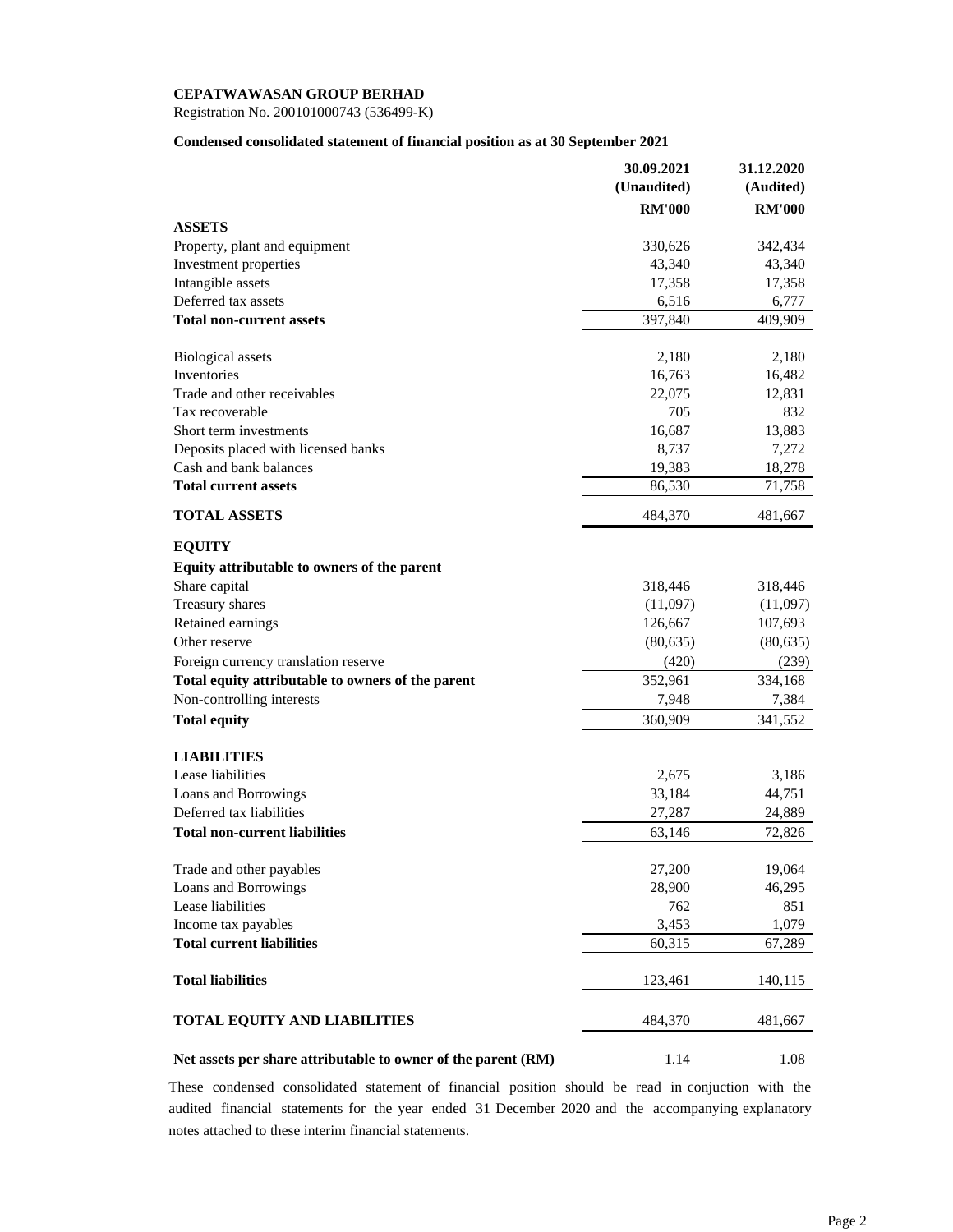Registration No. 200101000743 (536499-K)

### **Condensed consolidated statement of cash flows for the Period ended 30 September 2021**

| <b>Operating activities</b><br>Profit before tax<br>37,469<br>13,344<br>Adjustments for:<br>Depreciation and amortisation<br>16,115<br>16,622<br>Interest expenses<br>2,306<br>3,694<br>Impairment on inventories<br>1,286<br>Property, plant and equipment written off<br>26<br>Interest income<br>(266)<br>(405)<br>Net gain on foreign exchange -unrealized<br>(53)<br>Operating profit before working capital changes<br>56,910<br>33,228<br>(Increase)/decrease in inventories<br>1,049<br>(1,566)<br>Increase in receivables<br>(9,403)<br>(1,604)<br>Increase/(decrease) in payables<br>8,097<br>(2,577)<br><b>Cash generated from operations</b><br>54,038<br>30,096<br>Interest received<br>266<br>405<br>Interest paid<br>(2,306)<br>(3,694)<br>Income taxes refund<br>435<br>Income taxes paid<br>(3,340)<br>(781)<br>Net cash flows generated from operating activities<br>48,658<br>26,461<br><b>Investing activities</b><br>Purchase of property, plant and equipment<br>(4,308)<br>(7,955)<br>Net investment in short term money market funds<br>(2,804)<br>659<br>Net cash flows used in investing activities<br>(7, 112)<br>(7,296)<br><b>Financing activities</b><br>Drawdown of loans and borrowings<br>5,000<br>10,050<br>Dividend paid to non-controlling interests<br>(1,600)<br>(1,600)<br>Dividend paid to equity holders of the Company<br>(7, 725)<br>(4, 635)<br>Repayment of loans and borrowings<br>(33,963)<br>(11, 438)<br>Repayment of obligations under finance leases<br>(605)<br>(279)<br>Net cash flows used in financing activities<br>(38, 893)<br>(7,902)<br>Net increase in cash and cash equivalents<br>2,653<br>11,263<br>Net foreign exchange difference<br>(82)<br>84<br>Cash and cash equivalents at beginning of financial period<br>21,453<br>12,844<br>24,024<br>Cash and cash equivalents at end of financial period<br>24,191<br>Cash and cash equivalents at the end of the financial year comprise<br>the following:<br>Deposits placed with licensed banks<br>8,737<br>6,367<br>Cash and bank balances<br>19,383<br>20,644<br>28,120<br>27,011<br>Deposits pledged with licensed banks<br>(4,096)<br>(2,820)<br>Cash and cash equivalents at end of financial period<br>24,024<br>24,191 | 9 months<br>ended<br>30.09.2021<br>(Unaudited)<br><b>RM'000</b> | 9 months<br>ended<br>30.09.2020<br>(Unaudited)<br><b>RM'000</b> |
|-----------------------------------------------------------------------------------------------------------------------------------------------------------------------------------------------------------------------------------------------------------------------------------------------------------------------------------------------------------------------------------------------------------------------------------------------------------------------------------------------------------------------------------------------------------------------------------------------------------------------------------------------------------------------------------------------------------------------------------------------------------------------------------------------------------------------------------------------------------------------------------------------------------------------------------------------------------------------------------------------------------------------------------------------------------------------------------------------------------------------------------------------------------------------------------------------------------------------------------------------------------------------------------------------------------------------------------------------------------------------------------------------------------------------------------------------------------------------------------------------------------------------------------------------------------------------------------------------------------------------------------------------------------------------------------------------------------------------------------------------------------------------------------------------------------------------------------------------------------------------------------------------------------------------------------------------------------------------------------------------------------------------------------------------------------------------------------------------------------------------------------------------------------------------------------------------------------------------------------------------|-----------------------------------------------------------------|-----------------------------------------------------------------|
|                                                                                                                                                                                                                                                                                                                                                                                                                                                                                                                                                                                                                                                                                                                                                                                                                                                                                                                                                                                                                                                                                                                                                                                                                                                                                                                                                                                                                                                                                                                                                                                                                                                                                                                                                                                                                                                                                                                                                                                                                                                                                                                                                                                                                                               |                                                                 |                                                                 |
|                                                                                                                                                                                                                                                                                                                                                                                                                                                                                                                                                                                                                                                                                                                                                                                                                                                                                                                                                                                                                                                                                                                                                                                                                                                                                                                                                                                                                                                                                                                                                                                                                                                                                                                                                                                                                                                                                                                                                                                                                                                                                                                                                                                                                                               |                                                                 |                                                                 |
|                                                                                                                                                                                                                                                                                                                                                                                                                                                                                                                                                                                                                                                                                                                                                                                                                                                                                                                                                                                                                                                                                                                                                                                                                                                                                                                                                                                                                                                                                                                                                                                                                                                                                                                                                                                                                                                                                                                                                                                                                                                                                                                                                                                                                                               |                                                                 |                                                                 |
|                                                                                                                                                                                                                                                                                                                                                                                                                                                                                                                                                                                                                                                                                                                                                                                                                                                                                                                                                                                                                                                                                                                                                                                                                                                                                                                                                                                                                                                                                                                                                                                                                                                                                                                                                                                                                                                                                                                                                                                                                                                                                                                                                                                                                                               |                                                                 |                                                                 |
|                                                                                                                                                                                                                                                                                                                                                                                                                                                                                                                                                                                                                                                                                                                                                                                                                                                                                                                                                                                                                                                                                                                                                                                                                                                                                                                                                                                                                                                                                                                                                                                                                                                                                                                                                                                                                                                                                                                                                                                                                                                                                                                                                                                                                                               |                                                                 |                                                                 |
|                                                                                                                                                                                                                                                                                                                                                                                                                                                                                                                                                                                                                                                                                                                                                                                                                                                                                                                                                                                                                                                                                                                                                                                                                                                                                                                                                                                                                                                                                                                                                                                                                                                                                                                                                                                                                                                                                                                                                                                                                                                                                                                                                                                                                                               |                                                                 |                                                                 |
|                                                                                                                                                                                                                                                                                                                                                                                                                                                                                                                                                                                                                                                                                                                                                                                                                                                                                                                                                                                                                                                                                                                                                                                                                                                                                                                                                                                                                                                                                                                                                                                                                                                                                                                                                                                                                                                                                                                                                                                                                                                                                                                                                                                                                                               |                                                                 |                                                                 |
|                                                                                                                                                                                                                                                                                                                                                                                                                                                                                                                                                                                                                                                                                                                                                                                                                                                                                                                                                                                                                                                                                                                                                                                                                                                                                                                                                                                                                                                                                                                                                                                                                                                                                                                                                                                                                                                                                                                                                                                                                                                                                                                                                                                                                                               |                                                                 |                                                                 |
|                                                                                                                                                                                                                                                                                                                                                                                                                                                                                                                                                                                                                                                                                                                                                                                                                                                                                                                                                                                                                                                                                                                                                                                                                                                                                                                                                                                                                                                                                                                                                                                                                                                                                                                                                                                                                                                                                                                                                                                                                                                                                                                                                                                                                                               |                                                                 |                                                                 |
|                                                                                                                                                                                                                                                                                                                                                                                                                                                                                                                                                                                                                                                                                                                                                                                                                                                                                                                                                                                                                                                                                                                                                                                                                                                                                                                                                                                                                                                                                                                                                                                                                                                                                                                                                                                                                                                                                                                                                                                                                                                                                                                                                                                                                                               |                                                                 |                                                                 |
|                                                                                                                                                                                                                                                                                                                                                                                                                                                                                                                                                                                                                                                                                                                                                                                                                                                                                                                                                                                                                                                                                                                                                                                                                                                                                                                                                                                                                                                                                                                                                                                                                                                                                                                                                                                                                                                                                                                                                                                                                                                                                                                                                                                                                                               |                                                                 |                                                                 |
|                                                                                                                                                                                                                                                                                                                                                                                                                                                                                                                                                                                                                                                                                                                                                                                                                                                                                                                                                                                                                                                                                                                                                                                                                                                                                                                                                                                                                                                                                                                                                                                                                                                                                                                                                                                                                                                                                                                                                                                                                                                                                                                                                                                                                                               |                                                                 |                                                                 |
|                                                                                                                                                                                                                                                                                                                                                                                                                                                                                                                                                                                                                                                                                                                                                                                                                                                                                                                                                                                                                                                                                                                                                                                                                                                                                                                                                                                                                                                                                                                                                                                                                                                                                                                                                                                                                                                                                                                                                                                                                                                                                                                                                                                                                                               |                                                                 |                                                                 |
|                                                                                                                                                                                                                                                                                                                                                                                                                                                                                                                                                                                                                                                                                                                                                                                                                                                                                                                                                                                                                                                                                                                                                                                                                                                                                                                                                                                                                                                                                                                                                                                                                                                                                                                                                                                                                                                                                                                                                                                                                                                                                                                                                                                                                                               |                                                                 |                                                                 |
|                                                                                                                                                                                                                                                                                                                                                                                                                                                                                                                                                                                                                                                                                                                                                                                                                                                                                                                                                                                                                                                                                                                                                                                                                                                                                                                                                                                                                                                                                                                                                                                                                                                                                                                                                                                                                                                                                                                                                                                                                                                                                                                                                                                                                                               |                                                                 |                                                                 |
|                                                                                                                                                                                                                                                                                                                                                                                                                                                                                                                                                                                                                                                                                                                                                                                                                                                                                                                                                                                                                                                                                                                                                                                                                                                                                                                                                                                                                                                                                                                                                                                                                                                                                                                                                                                                                                                                                                                                                                                                                                                                                                                                                                                                                                               |                                                                 |                                                                 |
|                                                                                                                                                                                                                                                                                                                                                                                                                                                                                                                                                                                                                                                                                                                                                                                                                                                                                                                                                                                                                                                                                                                                                                                                                                                                                                                                                                                                                                                                                                                                                                                                                                                                                                                                                                                                                                                                                                                                                                                                                                                                                                                                                                                                                                               |                                                                 |                                                                 |
|                                                                                                                                                                                                                                                                                                                                                                                                                                                                                                                                                                                                                                                                                                                                                                                                                                                                                                                                                                                                                                                                                                                                                                                                                                                                                                                                                                                                                                                                                                                                                                                                                                                                                                                                                                                                                                                                                                                                                                                                                                                                                                                                                                                                                                               |                                                                 |                                                                 |
|                                                                                                                                                                                                                                                                                                                                                                                                                                                                                                                                                                                                                                                                                                                                                                                                                                                                                                                                                                                                                                                                                                                                                                                                                                                                                                                                                                                                                                                                                                                                                                                                                                                                                                                                                                                                                                                                                                                                                                                                                                                                                                                                                                                                                                               |                                                                 |                                                                 |
|                                                                                                                                                                                                                                                                                                                                                                                                                                                                                                                                                                                                                                                                                                                                                                                                                                                                                                                                                                                                                                                                                                                                                                                                                                                                                                                                                                                                                                                                                                                                                                                                                                                                                                                                                                                                                                                                                                                                                                                                                                                                                                                                                                                                                                               |                                                                 |                                                                 |
|                                                                                                                                                                                                                                                                                                                                                                                                                                                                                                                                                                                                                                                                                                                                                                                                                                                                                                                                                                                                                                                                                                                                                                                                                                                                                                                                                                                                                                                                                                                                                                                                                                                                                                                                                                                                                                                                                                                                                                                                                                                                                                                                                                                                                                               |                                                                 |                                                                 |
|                                                                                                                                                                                                                                                                                                                                                                                                                                                                                                                                                                                                                                                                                                                                                                                                                                                                                                                                                                                                                                                                                                                                                                                                                                                                                                                                                                                                                                                                                                                                                                                                                                                                                                                                                                                                                                                                                                                                                                                                                                                                                                                                                                                                                                               |                                                                 |                                                                 |
|                                                                                                                                                                                                                                                                                                                                                                                                                                                                                                                                                                                                                                                                                                                                                                                                                                                                                                                                                                                                                                                                                                                                                                                                                                                                                                                                                                                                                                                                                                                                                                                                                                                                                                                                                                                                                                                                                                                                                                                                                                                                                                                                                                                                                                               |                                                                 |                                                                 |
|                                                                                                                                                                                                                                                                                                                                                                                                                                                                                                                                                                                                                                                                                                                                                                                                                                                                                                                                                                                                                                                                                                                                                                                                                                                                                                                                                                                                                                                                                                                                                                                                                                                                                                                                                                                                                                                                                                                                                                                                                                                                                                                                                                                                                                               |                                                                 |                                                                 |
|                                                                                                                                                                                                                                                                                                                                                                                                                                                                                                                                                                                                                                                                                                                                                                                                                                                                                                                                                                                                                                                                                                                                                                                                                                                                                                                                                                                                                                                                                                                                                                                                                                                                                                                                                                                                                                                                                                                                                                                                                                                                                                                                                                                                                                               |                                                                 |                                                                 |
|                                                                                                                                                                                                                                                                                                                                                                                                                                                                                                                                                                                                                                                                                                                                                                                                                                                                                                                                                                                                                                                                                                                                                                                                                                                                                                                                                                                                                                                                                                                                                                                                                                                                                                                                                                                                                                                                                                                                                                                                                                                                                                                                                                                                                                               |                                                                 |                                                                 |
|                                                                                                                                                                                                                                                                                                                                                                                                                                                                                                                                                                                                                                                                                                                                                                                                                                                                                                                                                                                                                                                                                                                                                                                                                                                                                                                                                                                                                                                                                                                                                                                                                                                                                                                                                                                                                                                                                                                                                                                                                                                                                                                                                                                                                                               |                                                                 |                                                                 |
|                                                                                                                                                                                                                                                                                                                                                                                                                                                                                                                                                                                                                                                                                                                                                                                                                                                                                                                                                                                                                                                                                                                                                                                                                                                                                                                                                                                                                                                                                                                                                                                                                                                                                                                                                                                                                                                                                                                                                                                                                                                                                                                                                                                                                                               |                                                                 |                                                                 |
|                                                                                                                                                                                                                                                                                                                                                                                                                                                                                                                                                                                                                                                                                                                                                                                                                                                                                                                                                                                                                                                                                                                                                                                                                                                                                                                                                                                                                                                                                                                                                                                                                                                                                                                                                                                                                                                                                                                                                                                                                                                                                                                                                                                                                                               |                                                                 |                                                                 |
|                                                                                                                                                                                                                                                                                                                                                                                                                                                                                                                                                                                                                                                                                                                                                                                                                                                                                                                                                                                                                                                                                                                                                                                                                                                                                                                                                                                                                                                                                                                                                                                                                                                                                                                                                                                                                                                                                                                                                                                                                                                                                                                                                                                                                                               |                                                                 |                                                                 |
|                                                                                                                                                                                                                                                                                                                                                                                                                                                                                                                                                                                                                                                                                                                                                                                                                                                                                                                                                                                                                                                                                                                                                                                                                                                                                                                                                                                                                                                                                                                                                                                                                                                                                                                                                                                                                                                                                                                                                                                                                                                                                                                                                                                                                                               |                                                                 |                                                                 |
|                                                                                                                                                                                                                                                                                                                                                                                                                                                                                                                                                                                                                                                                                                                                                                                                                                                                                                                                                                                                                                                                                                                                                                                                                                                                                                                                                                                                                                                                                                                                                                                                                                                                                                                                                                                                                                                                                                                                                                                                                                                                                                                                                                                                                                               |                                                                 |                                                                 |
|                                                                                                                                                                                                                                                                                                                                                                                                                                                                                                                                                                                                                                                                                                                                                                                                                                                                                                                                                                                                                                                                                                                                                                                                                                                                                                                                                                                                                                                                                                                                                                                                                                                                                                                                                                                                                                                                                                                                                                                                                                                                                                                                                                                                                                               |                                                                 |                                                                 |
|                                                                                                                                                                                                                                                                                                                                                                                                                                                                                                                                                                                                                                                                                                                                                                                                                                                                                                                                                                                                                                                                                                                                                                                                                                                                                                                                                                                                                                                                                                                                                                                                                                                                                                                                                                                                                                                                                                                                                                                                                                                                                                                                                                                                                                               |                                                                 |                                                                 |
|                                                                                                                                                                                                                                                                                                                                                                                                                                                                                                                                                                                                                                                                                                                                                                                                                                                                                                                                                                                                                                                                                                                                                                                                                                                                                                                                                                                                                                                                                                                                                                                                                                                                                                                                                                                                                                                                                                                                                                                                                                                                                                                                                                                                                                               |                                                                 |                                                                 |
|                                                                                                                                                                                                                                                                                                                                                                                                                                                                                                                                                                                                                                                                                                                                                                                                                                                                                                                                                                                                                                                                                                                                                                                                                                                                                                                                                                                                                                                                                                                                                                                                                                                                                                                                                                                                                                                                                                                                                                                                                                                                                                                                                                                                                                               |                                                                 |                                                                 |
|                                                                                                                                                                                                                                                                                                                                                                                                                                                                                                                                                                                                                                                                                                                                                                                                                                                                                                                                                                                                                                                                                                                                                                                                                                                                                                                                                                                                                                                                                                                                                                                                                                                                                                                                                                                                                                                                                                                                                                                                                                                                                                                                                                                                                                               |                                                                 |                                                                 |
|                                                                                                                                                                                                                                                                                                                                                                                                                                                                                                                                                                                                                                                                                                                                                                                                                                                                                                                                                                                                                                                                                                                                                                                                                                                                                                                                                                                                                                                                                                                                                                                                                                                                                                                                                                                                                                                                                                                                                                                                                                                                                                                                                                                                                                               |                                                                 |                                                                 |
|                                                                                                                                                                                                                                                                                                                                                                                                                                                                                                                                                                                                                                                                                                                                                                                                                                                                                                                                                                                                                                                                                                                                                                                                                                                                                                                                                                                                                                                                                                                                                                                                                                                                                                                                                                                                                                                                                                                                                                                                                                                                                                                                                                                                                                               |                                                                 |                                                                 |
|                                                                                                                                                                                                                                                                                                                                                                                                                                                                                                                                                                                                                                                                                                                                                                                                                                                                                                                                                                                                                                                                                                                                                                                                                                                                                                                                                                                                                                                                                                                                                                                                                                                                                                                                                                                                                                                                                                                                                                                                                                                                                                                                                                                                                                               |                                                                 |                                                                 |
|                                                                                                                                                                                                                                                                                                                                                                                                                                                                                                                                                                                                                                                                                                                                                                                                                                                                                                                                                                                                                                                                                                                                                                                                                                                                                                                                                                                                                                                                                                                                                                                                                                                                                                                                                                                                                                                                                                                                                                                                                                                                                                                                                                                                                                               |                                                                 |                                                                 |
|                                                                                                                                                                                                                                                                                                                                                                                                                                                                                                                                                                                                                                                                                                                                                                                                                                                                                                                                                                                                                                                                                                                                                                                                                                                                                                                                                                                                                                                                                                                                                                                                                                                                                                                                                                                                                                                                                                                                                                                                                                                                                                                                                                                                                                               |                                                                 |                                                                 |

These condensed consolidated statement of cash flows should be read in conjuction with the audited financial statements for the year ended 31 December 2020 and the accompanying explanatory notes attached to these interim financial statements.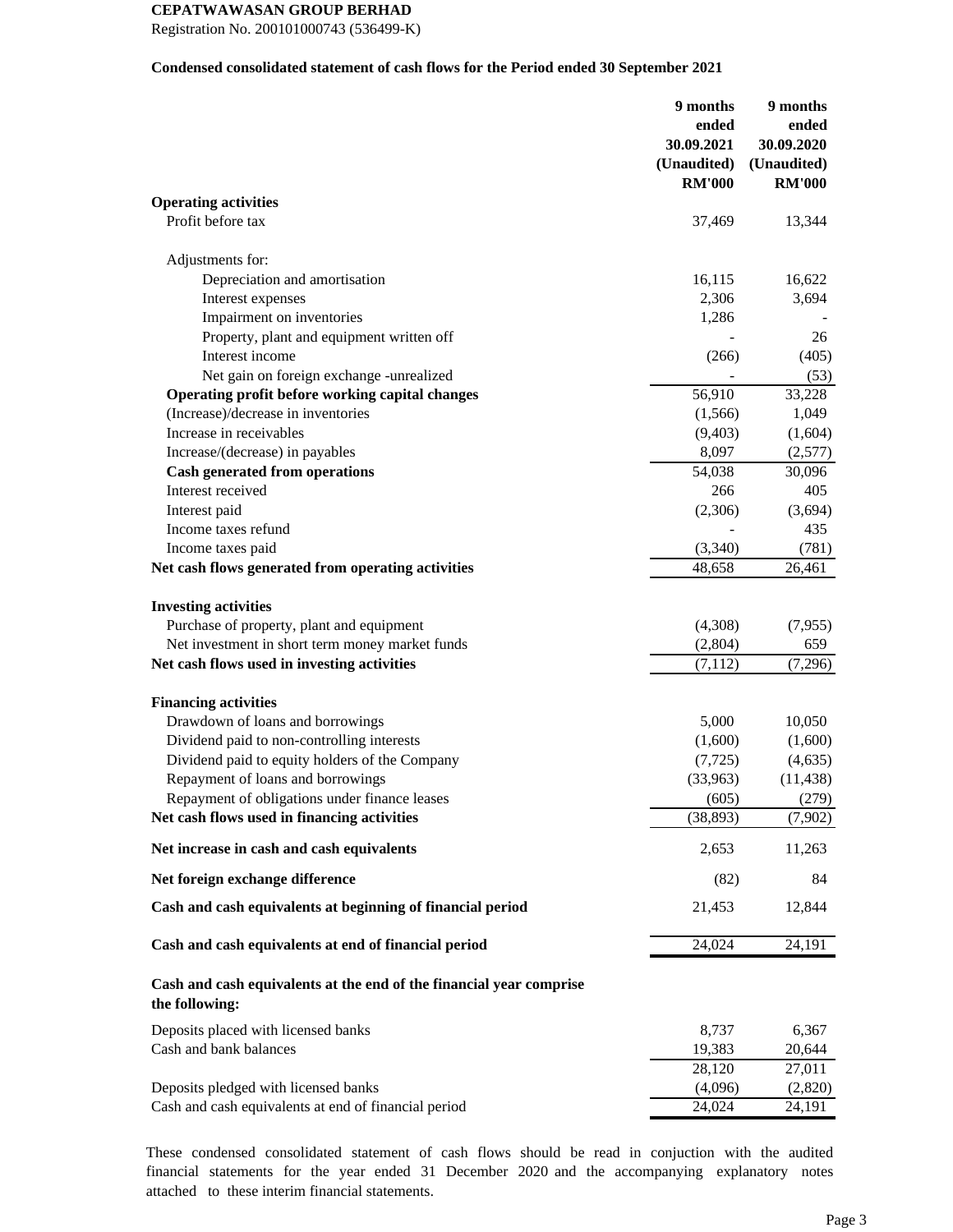Registration No. 200101000743 (536499-K)

#### **Condensed consolidated statement of changes in equity for the period ended 30 September 2021**

|                                                               |                                   |                                                                                        |                                          | Attributable to owners of the parent       | Non-distributable                 |                                                                | Distributable                                |                                                   |  |
|---------------------------------------------------------------|-----------------------------------|----------------------------------------------------------------------------------------|------------------------------------------|--------------------------------------------|-----------------------------------|----------------------------------------------------------------|----------------------------------------------|---------------------------------------------------|--|
|                                                               | Equity,<br>total<br><b>RM'000</b> | <b>Equity</b><br>attributable<br>to owners<br>of the parent,<br>total<br><b>RM'000</b> | <b>Share</b><br>capital<br><b>RM'000</b> | <b>Treasury</b><br>shares<br><b>RM'000</b> | Other<br>reserve<br><b>RM'000</b> | Foreign<br>currency<br>translation<br>reserve<br><b>RM'000</b> | <b>Retained</b><br>earnings<br><b>RM'000</b> | Non-<br>controlling<br>interests<br><b>RM'000</b> |  |
| At 1 January 2020                                             | 356,138                           | 342,713                                                                                | 318,446                                  | (11,097)                                   | (80, 520)                         | (414)                                                          | 116,298                                      | 13,425                                            |  |
| Effect of changes in accounting policies                      | (23,053)                          | (19, 474)                                                                              |                                          |                                            |                                   |                                                                | (19, 474)                                    | (3,579)                                           |  |
| As restated                                                   | 333,085                           | 323,239                                                                                | 318,446                                  | (11,097)                                   | (80, 520)                         | (414)                                                          | 96,824                                       | 9,846                                             |  |
| Total comprehensive income                                    | 9,899                             | 9,511                                                                                  |                                          |                                            |                                   | 105                                                            | 9,406                                        | 388                                               |  |
| Effect of acquisition of minority interest                    | 858                               |                                                                                        |                                          |                                            |                                   |                                                                |                                              | 858                                               |  |
| Dividend paid to non-controlling interests                    | (1,600)                           |                                                                                        |                                          |                                            |                                   |                                                                |                                              | (1,600)                                           |  |
| Dividend paid to equity holders of the Company                | (4,635)                           | (4,635)                                                                                |                                          |                                            |                                   |                                                                | (4,635)                                      |                                                   |  |
| At 30 September 2020                                          | 337,607                           | 328,115                                                                                | 318,446                                  | (11,097)                                   | (80, 520)                         | (309)                                                          | 101,595                                      | 9,492                                             |  |
| At 1 January 2021<br>Effect of changes in accounting policies | 341,552                           | 334,168                                                                                | 318,446                                  | (11,097)                                   | (80, 635)                         | (239)                                                          | 107,693                                      | 7,384                                             |  |
| As restated                                                   | 341,552                           | 334,168                                                                                | 318,446                                  | (11,097)                                   | (80, 635)                         | (239)                                                          | 107,693                                      | 7,384                                             |  |
| Total comprehensive income                                    | 28,681                            | 26,517                                                                                 |                                          |                                            |                                   | (181)                                                          | 26,698                                       | 2,164                                             |  |
| Dividend paid to non-controlling interests                    | (1,600)                           |                                                                                        |                                          |                                            |                                   |                                                                |                                              | (1,600)                                           |  |
| Dividend paid to equity holders of the Company                | (7, 724)                          | (7, 724)                                                                               |                                          |                                            |                                   |                                                                | (7, 724)                                     |                                                   |  |
| At 30 September 2021                                          | 360,909                           | 352,961                                                                                | 318,446                                  | (11,097)                                   | (80, 635)                         | (420)                                                          | 126,667                                      | 7,948                                             |  |

The above condensed consolidated statement of changes in equity should be read in conjuction with the audited financial statements for the year ended 31 December 2020 and the accompanying explanatory notes attached to these interim financial statements.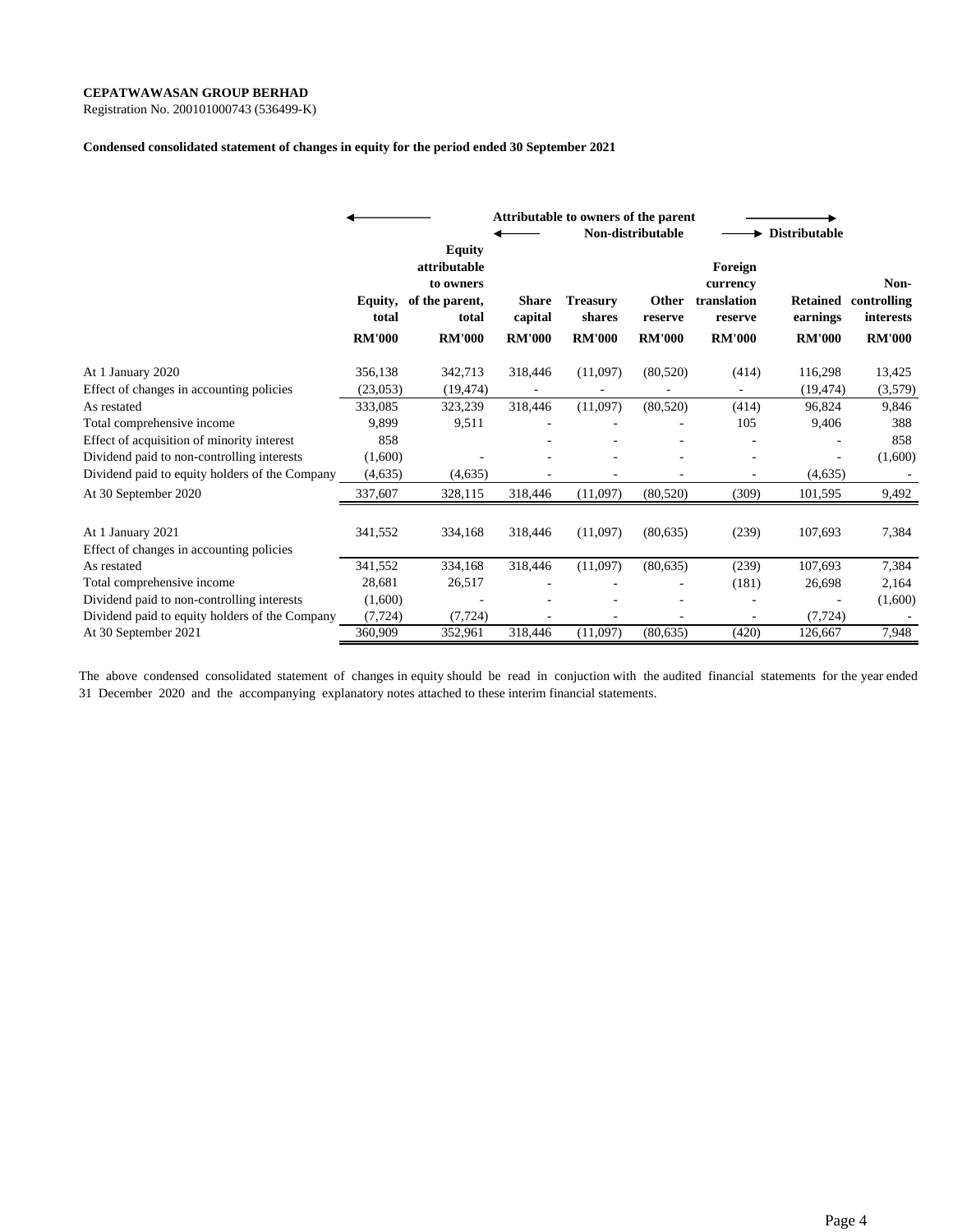# **CEPATWAWASAN GROUP BERHAD Registration No. 200101000743 (536499-K)**

### **Notes to the condensed consolidated interim financial statements**

1. Basis of preparation

These condensed consolidated interim financial statements for the period ended 30 September 2021 have been prepared in accordance with Financial Reporting Standard ("FRS") 134 "Interim Financial Reporting" and paragraph 9.22 of the Main Market Listing Requirements of Bursa Malaysia Securities Berhad. The report should be read in conjunction with the audited financial statements of the Group for the year ended 31 December 2020.

These explanatory notes attached to the interim financial statements provide an explanation of events and transactions that are significant to an understanding of the changes in the financial position and performance of the Group since the financial year ended 31 December 2020.

2. Significant accounting policies

The significant accounting policies adopted are consistent with those of the audited financial statements for the year ended 31 December 2020 except for the adoption of new MFRS, amendments to published standards and IC Interpretations for the Group for the financial year beginning 1 January 2021:

| <b>Amendments to MFRSs</b>                                             | <b>Effective Date</b> |
|------------------------------------------------------------------------|-----------------------|
| Amendments to MFRS 9, MFRS 139, MFRS 7, MFRS 4 and MFRS 16 –           | 1 Jan 2021            |
| Interest Rate Benchmark Reform – Phase 2                               |                       |
| Amendments to MFRS 16 Covid-19-Related Rent Concessions beyond 30 June | 1 Apr 2021            |
| 2021                                                                   |                       |

The adoption of above amendment to MFRS did not have a material impact on the financial statements of the Group.

At the date of authorization of these interim financial statements, the following MFRS were issued but not yet effective and have not been applied by the Group:

| <b>Amendments to MFRSs</b>                                                | <b>Effective Date</b> |
|---------------------------------------------------------------------------|-----------------------|
| Amendments to MFRS 3: Business Combinations                               | 1 Jan 2022            |
| Amendments to MFRS 116: Property, Plant and Equipment                     | 1 Apr 2021            |
| Amendments to MFRS 137: Provisions, Contingent Liabilities and Contingent | 1 Jan 2022            |
| Assets                                                                    |                       |
| Amendments to MFRS1 First-time Adoption of Malaysian Financial Reporting  | 1 Jan 2022            |
| <b>Standards</b>                                                          |                       |
| Amendments to MFRS 9 Financial Instruments Arrangements                   | 1 Jan 2022            |
| Amendments to MFRS 16 Leases – Illustrative Examples                      | 1 Jan 2022            |
| Amendments to MFRS 141 Agriculture                                        | 1 Jan 2022            |
| Amendments to MFRS 101: Classification of Liabilities as Current or Non-  | 1 Jan 2023            |
| current                                                                   |                       |
| <b>MFRS</b> 17 Insurance Contracts                                        | 1 Jan 2023            |
| Amendments to MFRS 10 and MFRS 128: Sale or Contribution of Assets        | Deferred              |
| between an Investor and its Associate or Joint Venture                    |                       |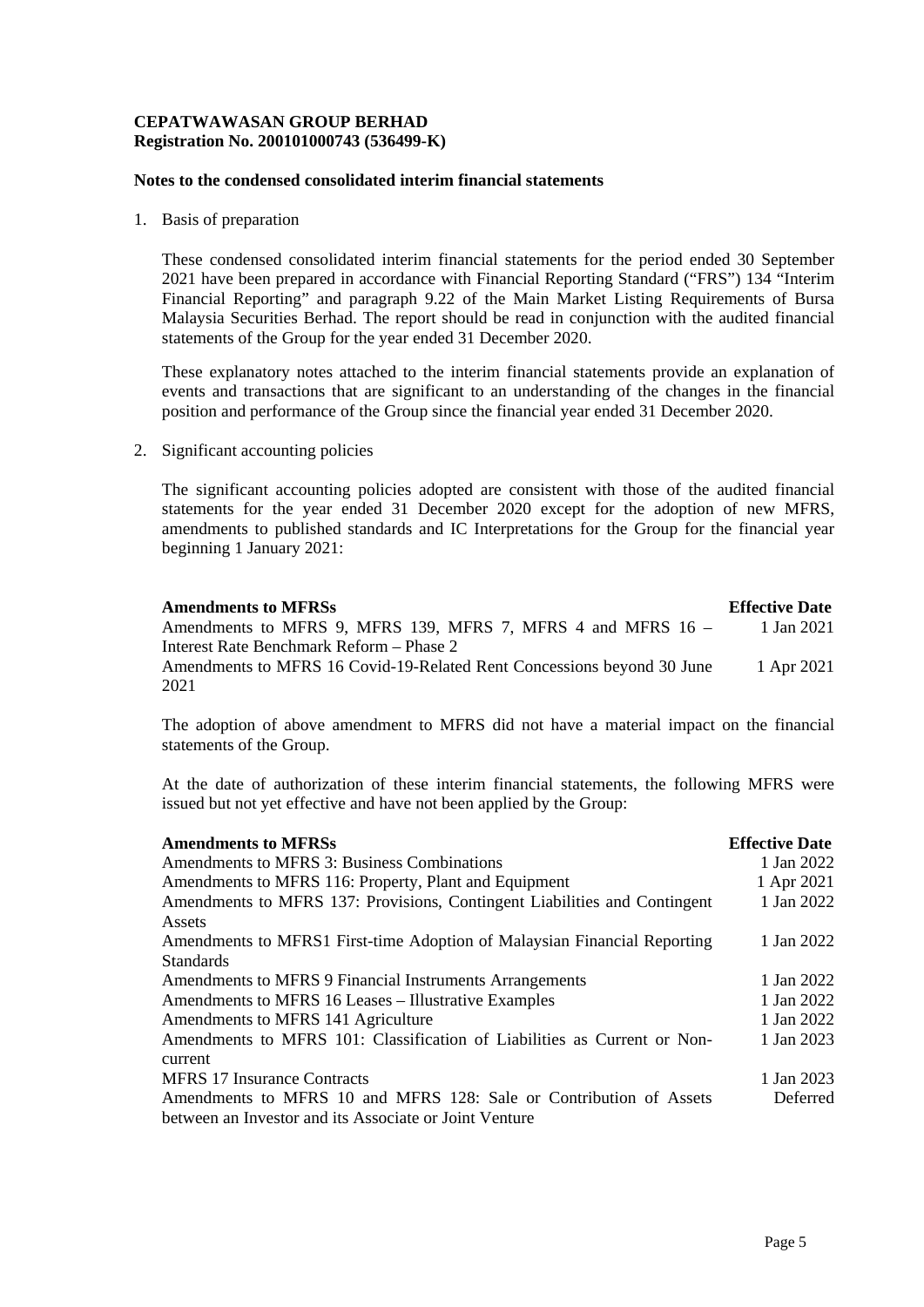2. Auditors' report on preceding annual financial statements

The auditors' report on the financial statements of the Group for the year ended 31 December 2020 was not qualified.

3. Segment information

The Group has three reportable segments, as described below, which are the Group's strategies business units. The strategic business units offer different products and are managed separately because they require different technology and marketing strategies. The following summary describes the operations in each of the Group's reportable segments:

| a. Plantation  | - Cultivation of oil palm                           |
|----------------|-----------------------------------------------------|
| b. Oil Mill    | - Milling and sales of oil palm products            |
| c. Power Plant | - Power generation and sales of biomass by-products |

## **Information about reportable segments**

|                         |               | Results for the 3 months ended 30 September |                 |               |                    |               |               |               |  |  |
|-------------------------|---------------|---------------------------------------------|-----------------|---------------|--------------------|---------------|---------------|---------------|--|--|
|                         |               | <b>Plantation</b>                           | <b>Oil Mill</b> |               | <b>Power Plant</b> |               | <b>Total</b>  |               |  |  |
|                         | 2021          | 2020                                        | 2021            | 2020          | 2021               | 2020          | 2021          | 2020          |  |  |
|                         | <b>RM'000</b> | <b>RM'000</b>                               | <b>RM'000</b>   | <b>RM'000</b> | <b>RM'000</b>      | <b>RM'000</b> | <b>RM'000</b> | <b>RM'000</b> |  |  |
| <b>External revenue</b> | 11,841        | 7,269                                       | 80,919          | 43,611        | 10,909             | 7.264         | 103.669       | 58,144        |  |  |
| Inter-segment revenue   | 13,893        | 7,502                                       |                 | -             |                    |               | 13,983        | 7,502         |  |  |
| <b>Segment profit</b>   | 13,532        | 4.117                                       | 2.455           | 1.160         | 1.106              | 3.106         | 17.093        | 8,383         |  |  |

| Segment profit is reconciled to consolidated loss<br>before tax as follows: | 3 months<br>ended<br>30.09.2021<br>(Unaudited)<br><b>RM'000</b> | 3 months<br>ended<br>30.09.2020<br>(Unaudited)<br><b>RM'000</b> |
|-----------------------------------------------------------------------------|-----------------------------------------------------------------|-----------------------------------------------------------------|
| Segment profit                                                              | 17,093                                                          | 8,383                                                           |
| Other non-reportable segments                                               | (561)                                                           | 145                                                             |
| Elimination of inter-segment profits                                        |                                                                 | (9)                                                             |
| Unallocated corporate expenses                                              | 250                                                             | (863)                                                           |
| Consolidated profit before tax                                              | 16,789                                                          | 7,656                                                           |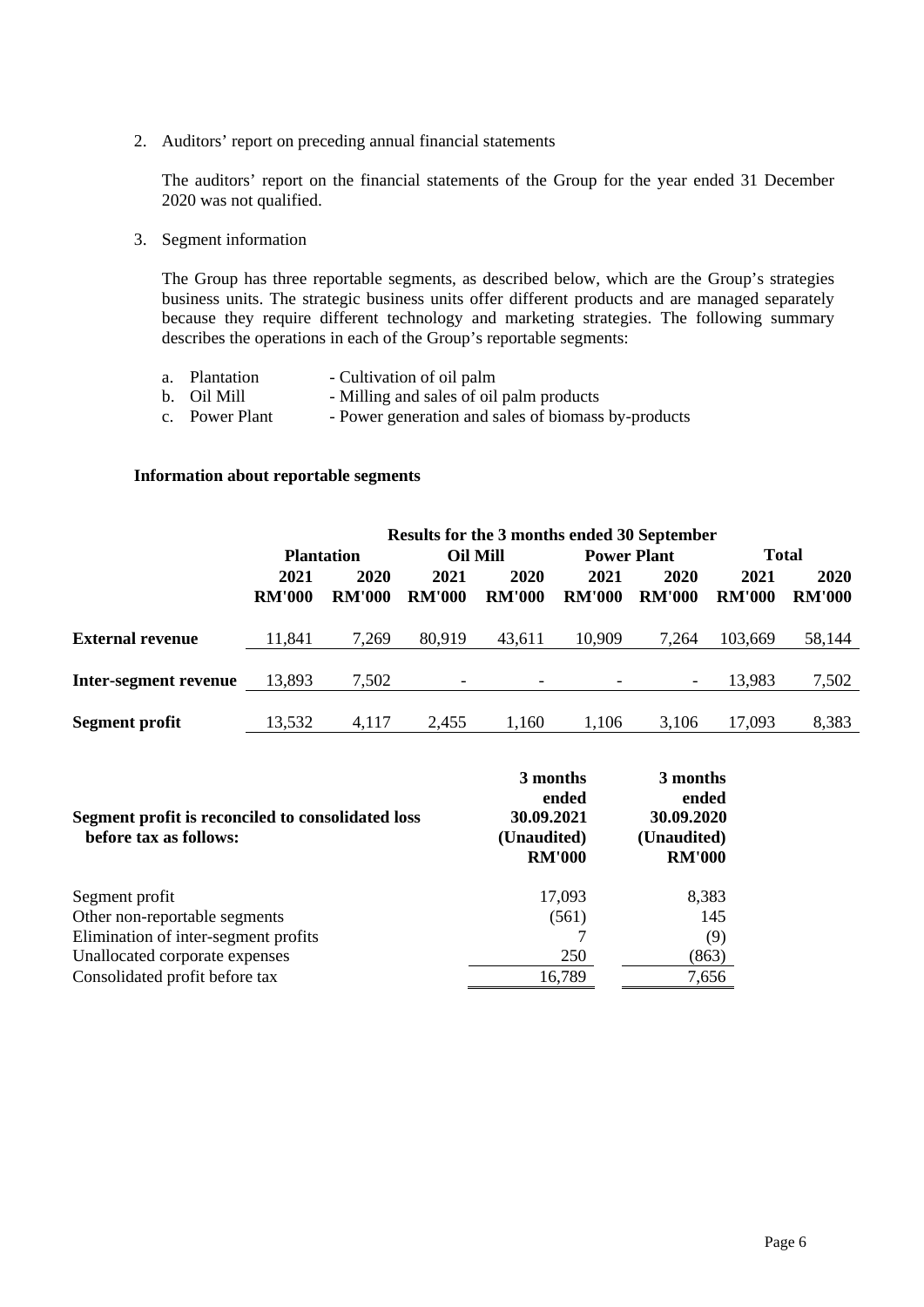## 4. Segment information (cont'd)

|                                                                                                                           |                       |                       |                                                                 | <b>Results for the 9 months ended 30 September</b> |                                                                 |                       |                       |                       |
|---------------------------------------------------------------------------------------------------------------------------|-----------------------|-----------------------|-----------------------------------------------------------------|----------------------------------------------------|-----------------------------------------------------------------|-----------------------|-----------------------|-----------------------|
|                                                                                                                           | <b>Plantation</b>     |                       | <b>Oil Mill</b>                                                 |                                                    | <b>Power Plant</b>                                              |                       | <b>Total</b>          |                       |
|                                                                                                                           | 2021<br><b>RM'000</b> | 2020<br><b>RM'000</b> | 2021<br><b>RM'000</b>                                           | 2020<br><b>RM'000</b>                              | 2021<br><b>RM'000</b>                                           | 2020<br><b>RM'000</b> | 2021<br><b>RM'000</b> | 2020<br><b>RM'000</b> |
| <b>External revenue</b>                                                                                                   | 29,893                | 17,413                | 172,667                                                         | 120,003                                            | 32,602                                                          | 24,546                | 235,161               | 161,962               |
| <b>Inter-segment revenue</b>                                                                                              | 31,137                | 19,110                |                                                                 |                                                    |                                                                 |                       | 31,137                | 19,110                |
| <b>Segment profit</b>                                                                                                     | 29,183                | 5,507                 | 2,826                                                           | 5,044                                              | 7,344                                                           | 4,572                 | 39,353                | 15,123                |
| <b>Segment Assets</b>                                                                                                     | 227,787               | 228,120               | 48,723                                                          | 43,205                                             | 138,446                                                         | 149,262               | 414,956               | 420,587               |
| <b>Segment Liabilities</b>                                                                                                | 31,369                | 28,058                | 27,465                                                          | 30,724                                             | 12,583                                                          | 22,817                | 74,417                | 81,599                |
| Segment profit is reconciled to consolidated loss<br>before tax as follows:                                               |                       |                       | 9 months<br>ended<br>30.09.2021<br>(Unaudited)<br><b>RM'000</b> |                                                    | 9 months<br>ended<br>30.09.2020<br>(Unaudited)<br><b>RM'000</b> |                       |                       |                       |
| Segment profit<br>Other non-reportable segments<br>Elimination of inter-segment profits<br>Unallocated corporate expenses |                       |                       | 39,353<br>(1, 137)<br>18<br>(765)                               | 15,123<br>189<br>(28)<br>(1,940)                   |                                                                 |                       |                       |                       |
| Consolidated profit before tax                                                                                            |                       |                       |                                                                 | 37,469<br>13,344                                   |                                                                 |                       |                       |                       |

5. Unusual items due to their nature, size or incidence

There were no unusual items affecting assets, liabilities, equity, net income or cash flows during the financial period under review.

6. Changes in estimates

There was no estimation of amount used in the preceding reporting quarter having a material impact in the current reporting quarter.

7. Comments about seasonal or cyclical factors

The Group considers the seasonal or cyclical factors affecting the results of the operations of the Group comprising the cultivation of oil palm and processing of fresh fruit bunches to include general climatic conditions, age profile of oil palms, the cyclical nature of annual production and the movements in commodity prices.

8. Dividend paid

There were no dividends paid during the current quarter.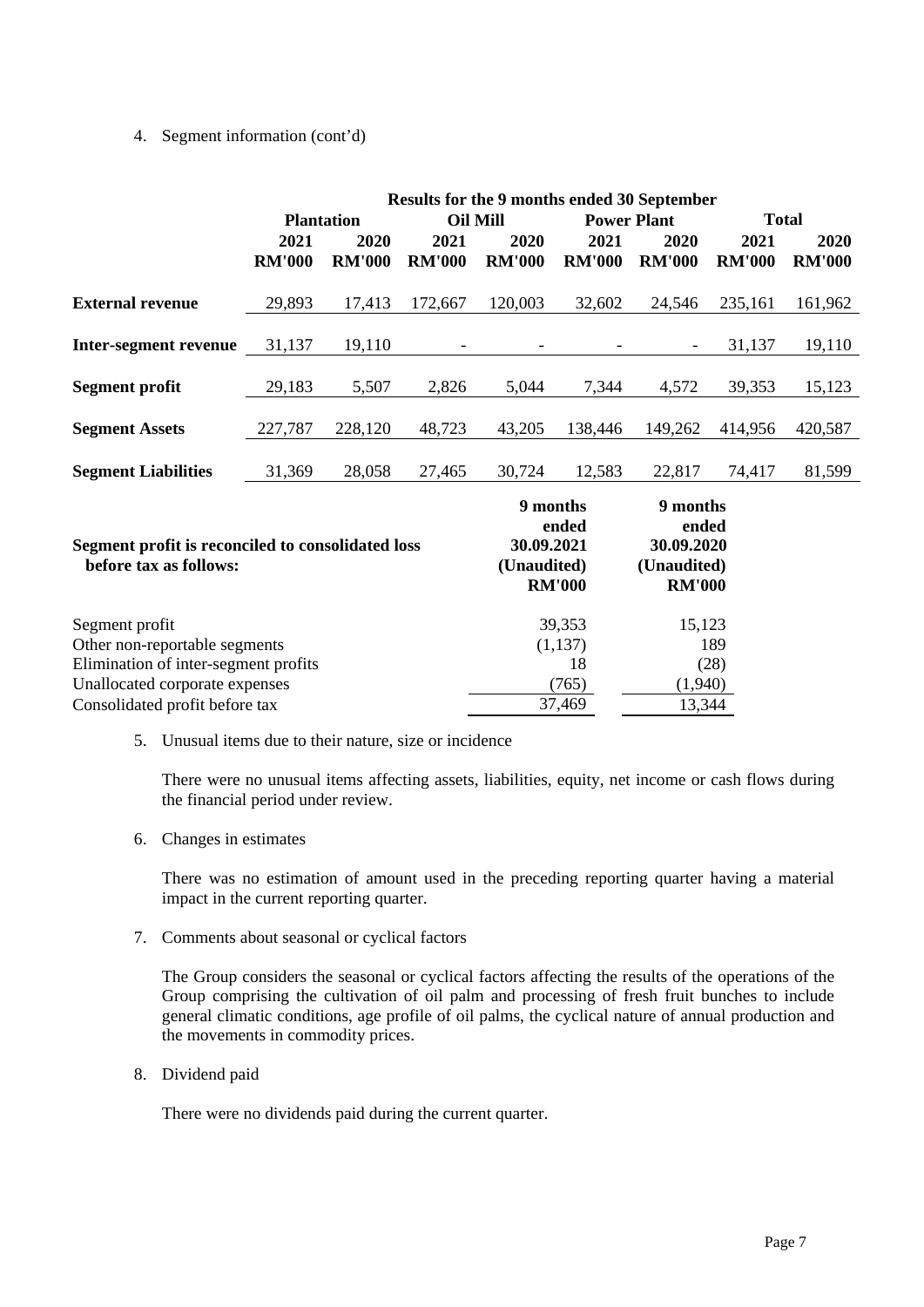9. Debt and equity securities

There were no issuances, cancellations, repurchases, resale and repayments of debt and equity securities during the financial period under review.

10. Changes in composition of the Group

There were no changes in the composition of the Group during the quarter ended 30 September 2021.

## 11. Capital commitments

The amount of capital commitments not provided for in the unaudited interim financial statements as at 30 September 2021 is as follows:

|                                 | <b>RM'000</b> |
|---------------------------------|---------------|
| Approved and contracted for     | 324           |
| Approved but not contracted for | 7,829         |
|                                 | 8.153         |

## 12. Changes in contingent liabilities and contingent assets

There were no changes in other contingent liabilities or contingent assets since the last annual statement of financial position as at 31 December 2020.

13. Subsequent events

There were no material subsequent events to the end of the current quarter.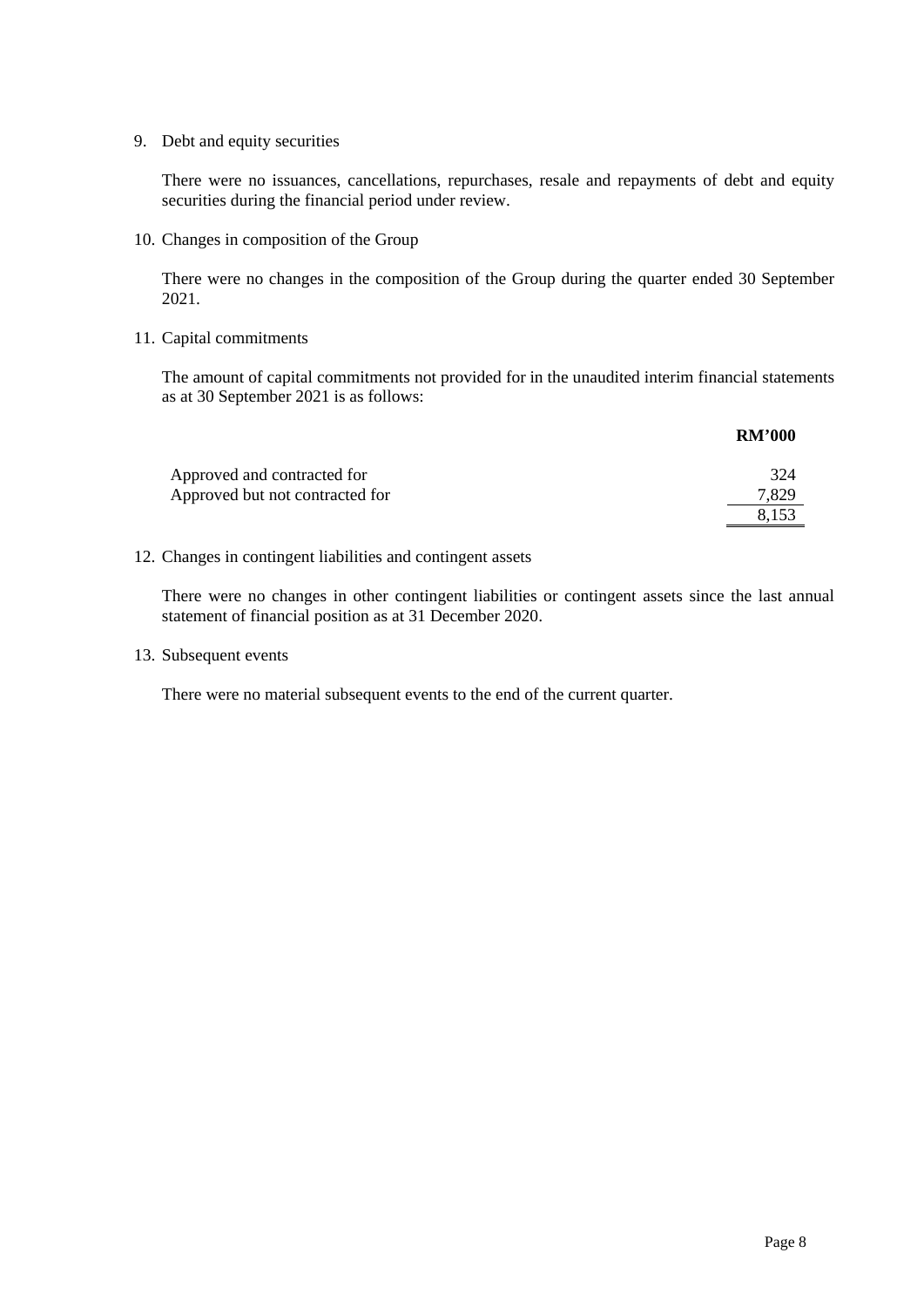# **CEPATWAWASAN GROUP BERHAD Registration No. 200101000743 (536499-K)**

# **Information required by Main Market Listing Requirements of Bursa Malaysia Securities Berhad**

1. Review of performance

The performance of the Group is tabulated below:-

|                                                | Current<br>Quarter           |                              | $\%$<br>$+/-$ | Preceding<br>Quarter         | $\%$<br>$+/-$ | Cumulative<br>Quarter        |                              | $\%$<br>$+/-$ |
|------------------------------------------------|------------------------------|------------------------------|---------------|------------------------------|---------------|------------------------------|------------------------------|---------------|
| <b>Financial Performances:-</b>                | $3rd$ Qtr21<br><b>RM'000</b> | $3rd$ Qtr20<br><b>RM'000</b> |               | $2nd$ Qtr21<br><b>RM'000</b> |               | $3rd$ Qtr21<br><b>RM'000</b> | $3rd$ Qtr20<br><b>RM'000</b> |               |
| Revenue                                        | 103,882                      | 63,108                       | 65%           | 81,386                       | 28%           | 235,859                      | 167,507                      | 41%           |
| Operating profit                               | 17,391                       | 8,682                        | $>100\%$      | 14,500                       | 20%           | 39,510                       | 16,633                       | $>100\%$      |
| Profit before tax                              | 16,789                       | 7,656                        | $>100\%$      | 13,756                       | 22%           | 37,469                       | 13,344                       | $>100\%$      |
| Profit after tax                               | 12,491                       | 5,773                        | $>100\%$      | 10,338                       | 21%           | 28,969                       | 9,783                        | $>100\%$      |
| Profit attributable to<br>Owners of the parent | 11,616                       | 5,349                        | $>100\%$      | 9,475                        | 23%           | 26,698                       | 9,406                        | $>100\%$      |
| Own FFB Production<br>(mt)                     | 30,308                       | 30,292                       | $\ast$        | 26,193                       | 16%           | 76,196                       | 80,122                       | $-5%$         |
| CPO Production (mt)                            | 16,545                       | 14,324                       | 16%           | 12,837                       | 29%           | 36,397                       | 41,699                       | $-13%$        |
| PK Production (mt)                             | 3,805                        | 3,402                        |               | 12% 2,931                    | 30%           | 8,530                        | 9,999                        | $-15%$        |
| CPO sales (mt)                                 | 16,516                       | 14,432                       |               | 14% 12,893                   | 28%           | 36,471                       | 41,771                       | $-13%$        |
| PK sales (mt)                                  | 3,836                        | 3,477                        | 10%           | 2,998                        | 28%           | 8,519                        | 10,102                       | $-16%$        |
| <b>CPO</b><br>Price per<br>mt<br>(RM)          | 4,324                        | 2,680                        |               | 61%<br>4,167                 | 4%            | 4,149                        | 2,522                        | 65%           |
| PK Price per mt (RM)                           | 2,478                        | 1,418                        |               | 75% 2,587                    | $-4%$         | 2,505                        | 1,452                        | 73%           |
| Mill OER<br>Electricity                        | 20.40%                       | 19.78%                       | 0.62%         | 20.22%                       | 0.18%         | 19.80%                       | 19.62%                       | 0.18%         |
| Export(MWh)                                    | 10,872                       | 14,659                       | $-26%$        | 8,371                        | 30%           | 34,792                       | 42,786                       | $-19%$        |

 $*$  Less than  $+/- 1\%$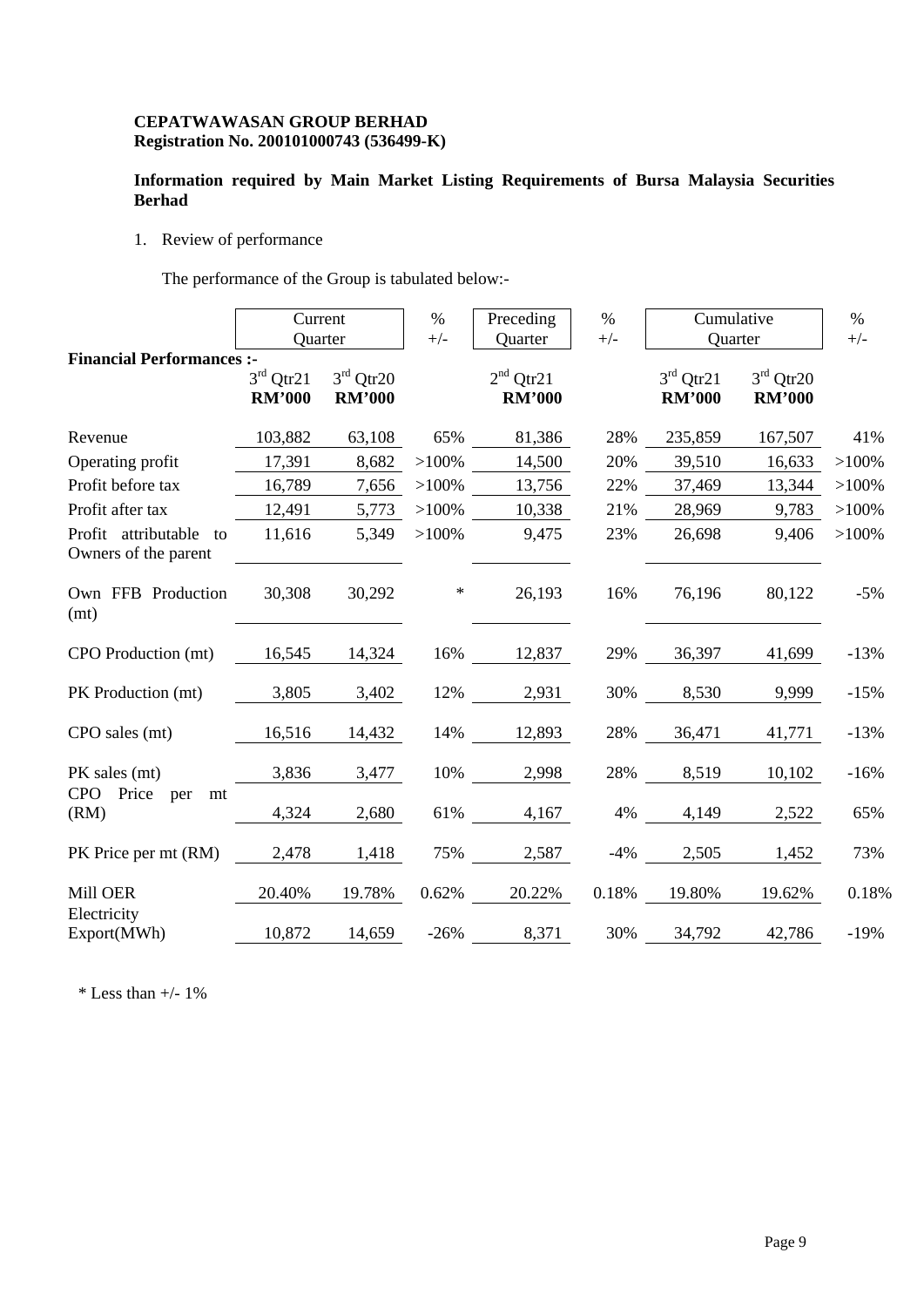1. Review of performance (Cont'd)

## **Current Quarter vs. Previous Year Corresponding Quarter**

For this quarter under review, the Group recorded increases in revenue of RM40.77 million (64%) and Profit before tax of RM9.13 million (>100%), from RM63.11 million and RM7.66 million in the preceding year corresponding quarter to RM103.88 million and RM16.79 million respectively. The achievement was mainly due to higher average selling price of CPO, PK, FFB and EFB Oil by 61%, 75%, 72% and 75% respectively. Productions of CPO and PK also increased by 16% and 12% respectively while Production of EFB oil reduced by 23%.

Performance of the respective operating business segments for this quarter under review as compared to the preceding year corresponding quarter is analyzed as follows:

- i) Plantation Segment profit increased by RM9.42 million (>100%) from Segment profit of RM4.12 million to Segment profit of RM13.53 million mainly due to a substantial increase in average FFB selling price by 74% while FFB production remained almost unchanged.
- ii) Oil Mill Segment Profit increased by RM1.29 million (>100%) from Segment profit of RM1.16 million to Segment profit RM2.45 million mainly due to increase in FFB Processed by 12% and higher mill margin with improvement in Mill OER from 19.78% to 20.40%.
- iii) Power Plant Segment profit decreased by RM2.00 million (64%) from Segment profit of RM3.11 million to Segment profit of RM1.11 million. Despite a substantial increase in the average selling price of EFB Oil by 75%, the gain was offset by a decrease in EFB oil Sales (27%) and the drop in power export to SESB (26%) mainly due to the shutdown maintenance of the Biomass Power plant since May 2021. The shutdown maintenance was extended and completed only in mid of August 2021. It was extended as the delivery of essential spare parts and provision of engineering support services were delayed due to the MCO border controls.

### **Current Year-to-date vs. Previous Year-to-date**

For this financial period under review, the Group recorded increases in revenue of RM68.35 million (41%) and Profit before tax RM24.13 million (>100%), from RM167.51 million and RM13.34 million in the preceding year corresponding period to RM235.86 million and RM37.47 million respectively. The achievement was mainly due to higher average selling prices of CPO, PK, FFB and EFB Oil by 65%, 73%, 77% and 75% respectively. Productions of CPO, PK, FFB and EFB Oil were however lower by 13%, 15%, 5% and 14% respectively.

Performance of the respective operating business segments for this financial period under review as compared to the preceding year corresponding period is analyzed as follows:

- i) Plantation Segment profit increased by RM23.68 million(>100%) from Segment profit of RM5.51 million to Segment profit of RM29.18 million mainly due to an increase in average FFB selling price by 76%. FFB production was however lower by 5%.
- ii) Oil Mill Segment Profit decreased by RM2.22 million (44%) from Segment profit RM5.04 million to Segment profit RM2.83 million mainly due to decrease in FFB processed by 13% and also a decrease in Mill processing margin as a result of stiff competition for FFB.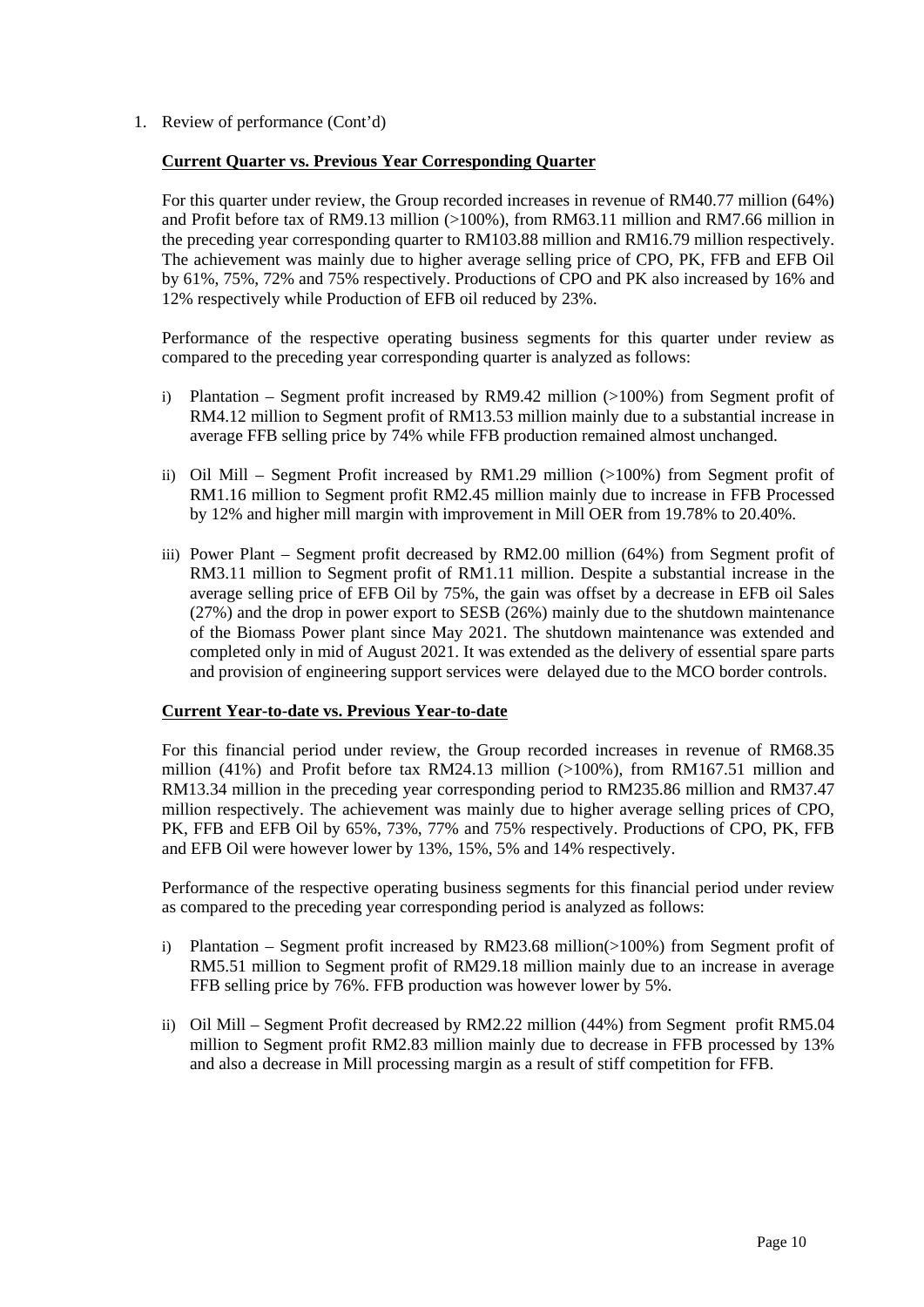- 1. Review of performance (Cont'd)
	- iii) Power Plant Segment profit increased by RM2.77 million (61%) from Segment profit of RM4.57 million to a Segment profit of RM7.34 million. Despite a drop in Power Export to SESB by 44% mainly due to the shutdown maintenance of the Biomass Plant and its delay caused by the MCO border controls, the effect of the increase in the average EFB Oil selling price by 75% outweighs this negative impact from the reduction in Power Export and also a reduction in FFB Oil sales quantity by 7%.
- 2. Comment on material change in profit before tax against immediate preceding quarter

The Group recorded a profit before tax of RM16.79 million in the quarter under review as compared to a profit before tax RM13.76 million in the immediate preceding quarter, an increase in profit of RM3.03 million (22%) mainly due to increase in CPO, PK and FFB Production by 29%, 30% and 16% respectively.

3. Commentary on prospects

The rapid spread of COVID-19 throughout the country and the world has a significant adverse impact on the overall economy including the palm oil sector. Malaysia's Government has imposed various movement control measures but allowed essential economic activities to continue with strict compliance to SOP.

The Group is allowed to operate during the various MCOs as oil palm cultivation and power generation are essential economic activities. However, the lockdowns and the ensuing foreign workers' recruitment restrictions are causing severe labour shortages in the oil palm industry and have also adversely affected the performance of our power segment due to late delivery of essential spare parts and provision of engineering support services during the MCO period.

The prices of CPO started high in January 2021 and are currently trading higher around RM5,000 per MT. Prices are expected to remain strong throughout the remaining period of 2021.

The Group's operating results, cash flow and financial condition for the current financial year ending 2021 are not expected to be significantly affected by the COVID-19 pandemic. Nevertheless, the Group will continue to monitor and assess the impact and at the same time adhere to all preventive and control measures to curb the spread of COVID-19.

4. Profit forecast or profit guarantee

Not applicable as there was no profit forecast or guarantee published.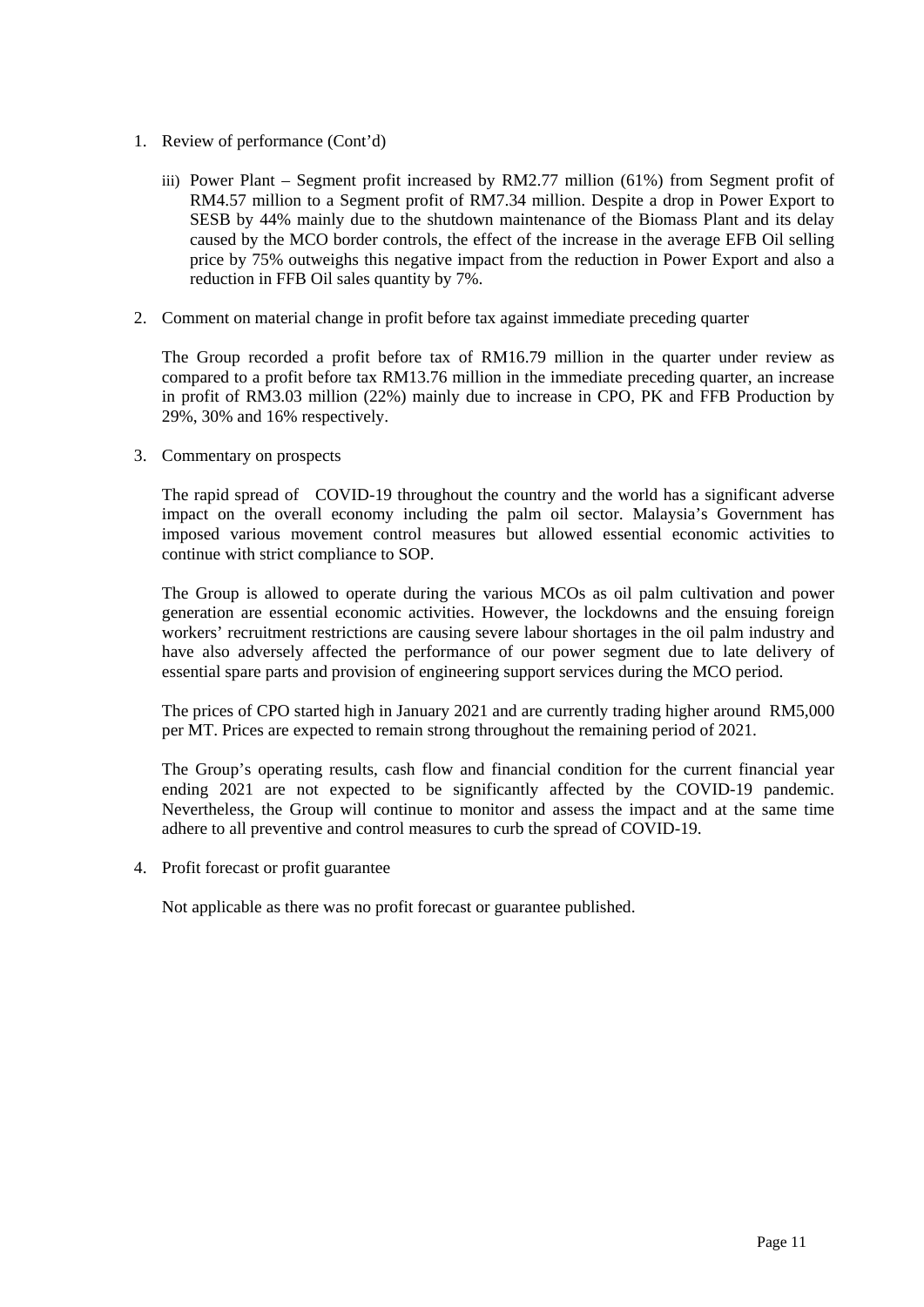## 5. Profit for the period

|                                                            | <b>Current quarter</b>                                          |                                                                             | <b>Cumulative quarter</b>                        |                                                                 |
|------------------------------------------------------------|-----------------------------------------------------------------|-----------------------------------------------------------------------------|--------------------------------------------------|-----------------------------------------------------------------|
|                                                            | 3 months<br>ended<br>30.09.2021<br>(Unaudited)<br><b>RM'000</b> | 3 months<br>ended<br>30.09.2020<br>(Unaudited) (Unaudited)<br><b>RM'000</b> | 9 months<br>ended<br>30.09.2021<br><b>RM'000</b> | 9 months<br>ended<br>30.09.2020<br>(Unaudited)<br><b>RM'000</b> |
| Profit for the period is arrived at<br>after charging:     |                                                                 |                                                                             |                                                  |                                                                 |
| Depreciation and amortization<br>Impairment on Inventories | 5,511                                                           | 5,855                                                                       | 16,115                                           | 16,622                                                          |
|                                                            | 600                                                             |                                                                             | 1,286                                            |                                                                 |
| Plant and equipment written off                            | $\qquad \qquad \blacksquare$                                    | (2)                                                                         | -                                                | 26                                                              |
| Net loss on foreign exchange-<br>Unrealised                |                                                                 | (53)                                                                        |                                                  | (53)                                                            |

Save as disclosed above, the other items as required under Appendix 9B, Part A(16) of the Main Market Listing Requirements of Bursa Malaysia Securities Berhad are not applicable.

## 6. Income tax expense

|                                                                       | <b>Current quarter</b>          |                                                            | <b>Cumulative quarter</b>                      |                                                |
|-----------------------------------------------------------------------|---------------------------------|------------------------------------------------------------|------------------------------------------------|------------------------------------------------|
|                                                                       | 3 months<br>ended<br>30.09.2021 | 3 months<br>ended<br>30.09.2020<br>(Unaudited) (Unaudited) | 9 months<br>ended<br>30.09.2021<br>(Unaudited) | 9 months<br>ended<br>30.09.2020<br>(Unaudited) |
|                                                                       | <b>RM'000</b>                   | <b>RM'000</b>                                              | <b>RM'000</b>                                  | <b>RM'000</b>                                  |
| Income tax                                                            |                                 |                                                            |                                                |                                                |
| - Current provision                                                   | (2,622)                         | (1,154)                                                    | (5,587)                                        | (2,965)                                        |
| - Under-provision of tax                                              |                                 |                                                            |                                                |                                                |
| in prior years                                                        | (40)                            | (41)                                                       | (253)                                          | (41)                                           |
|                                                                       | (2,662)                         | (1,195)                                                    | (5,840)                                        | (3,006)                                        |
| Deferred tax                                                          |                                 |                                                            |                                                |                                                |
| - Relating to origination and<br>reversal of temporary<br>differences | (1,281)                         | (698)                                                      | (2,521)                                        | (575)                                          |
| - Under-provision of deferred<br>tax in prior years                   | (355)                           | 10                                                         | (139)                                          | 20                                             |
|                                                                       | (1,636)                         | (688)                                                      | (2,660)                                        | (555)                                          |
| Total income tax expense                                              | (4,298)                         | (1, 883)                                                   | (8,500)                                        | (3,561)                                        |

The Group's effective tax rate for current quarter and cumulative quarter is lower than the statutory tax rate of 24% due to the recognition of deferred tax asset not recognised in previous financial year.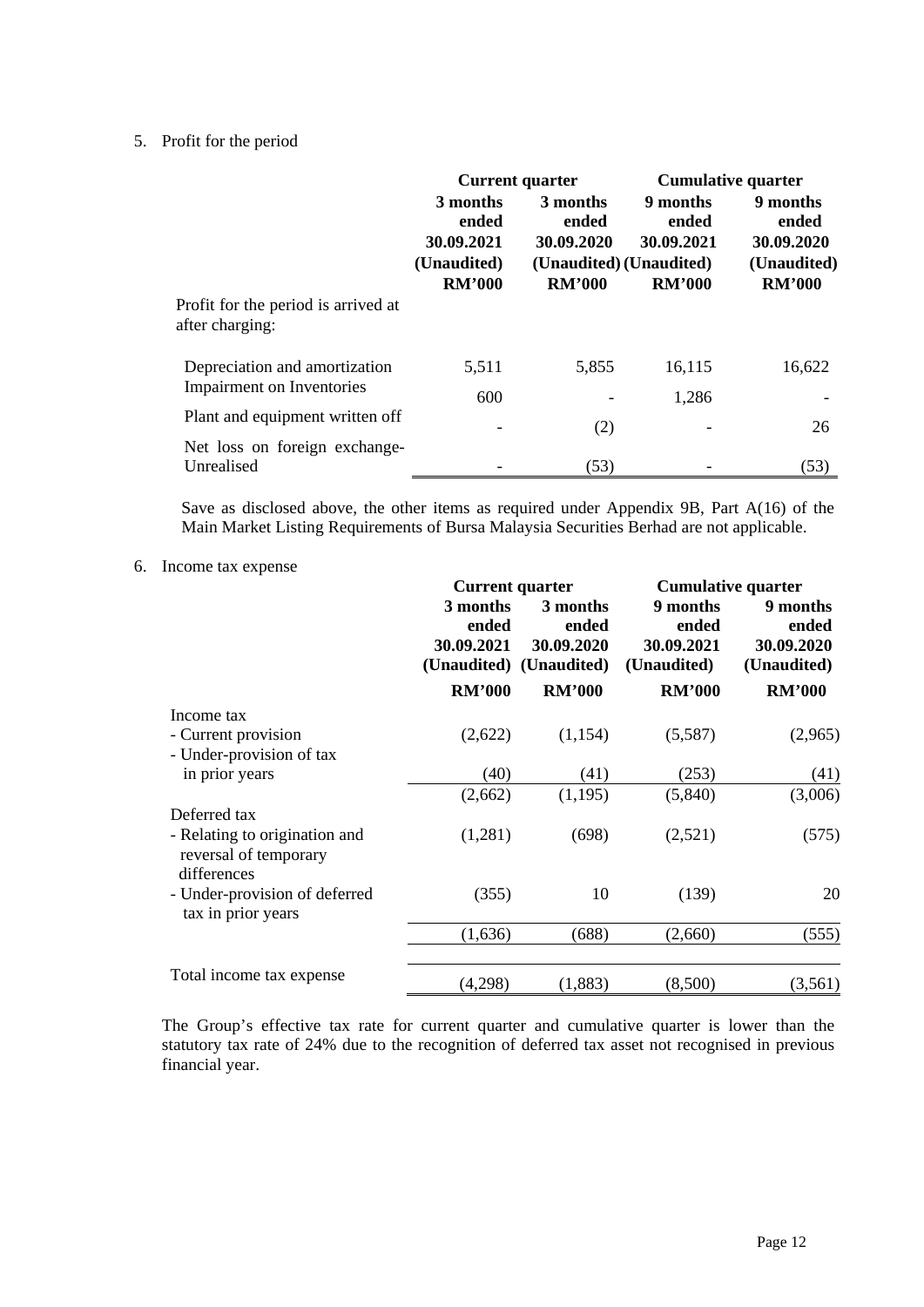## 7. Borrowings

|                                        | As at<br>30.09.2021<br>(Unaudited)<br><b>RM'000</b> | As at<br>31.12.2020<br>(Audited)<br><b>RM'000</b> |
|----------------------------------------|-----------------------------------------------------|---------------------------------------------------|
| <b>Short term borrowings – Secured</b> |                                                     |                                                   |
| Revolving credit                       | 16,900                                              | 33,300                                            |
| Term loans                             | 12,000                                              | 12,995                                            |
|                                        | 28,900                                              | 46,295                                            |
| <b>Long term borrowings – Secured</b>  |                                                     |                                                   |
| Term loans                             | 33,184                                              | 44,751                                            |
|                                        | 33,184                                              | 44,751                                            |
| Total borrowings                       | 62,084                                              | 91,046                                            |

The Group's total borrowings include a loan amount of RM3.50 million (31.12.2020: RM9.44 million) under the Green Technology Financing Scheme for the renewable power plants.

## 8. Trade Receivables and other receivables

|                                                 | As at<br>30.06.2021<br>(Unaudited)<br><b>RM'000</b> | As at<br>31.12.2020<br>(Audited)<br><b>RM'000</b> |
|-------------------------------------------------|-----------------------------------------------------|---------------------------------------------------|
| <b>Current</b>                                  |                                                     |                                                   |
| Third parties                                   | 19,189                                              | 9,730                                             |
| Less: Allowance for impairment                  | (278)                                               | (278)                                             |
|                                                 | 18,911                                              | 9,452                                             |
| Other receivables, net                          | 3,164                                               | 3,379                                             |
|                                                 | 22,075                                              | 12,831                                            |
| Ageing analysis of Current trade receivables :- |                                                     |                                                   |
| Neither past due nor impaired                   | 18,855                                              | 8,908                                             |
| 1 to 30 days                                    | 18                                                  | 466                                               |
| $31$ to 60 days                                 | 82                                                  | 10                                                |
| 61 to 90 days                                   |                                                     | 21                                                |
| More than 91 days                               | 234                                                 | 325                                               |
|                                                 | 19,189                                              | 9,730                                             |
| Less: Allowance for impairment                  | (278)                                               | (278)                                             |
|                                                 | 18,911                                              | 9,452                                             |

Trade receivables are non-interest bearing and generally on 7 to 30 days terms.

### 9. Disclosure of derivatives

The Group did not enter into any derivative contract and accordingly there were no outstanding derivatives (including financial instruments designated as hedging instruments) as at 30 September 2021.

### 10. Material litigation

There are no pending material litigations as at 24 October 2021.